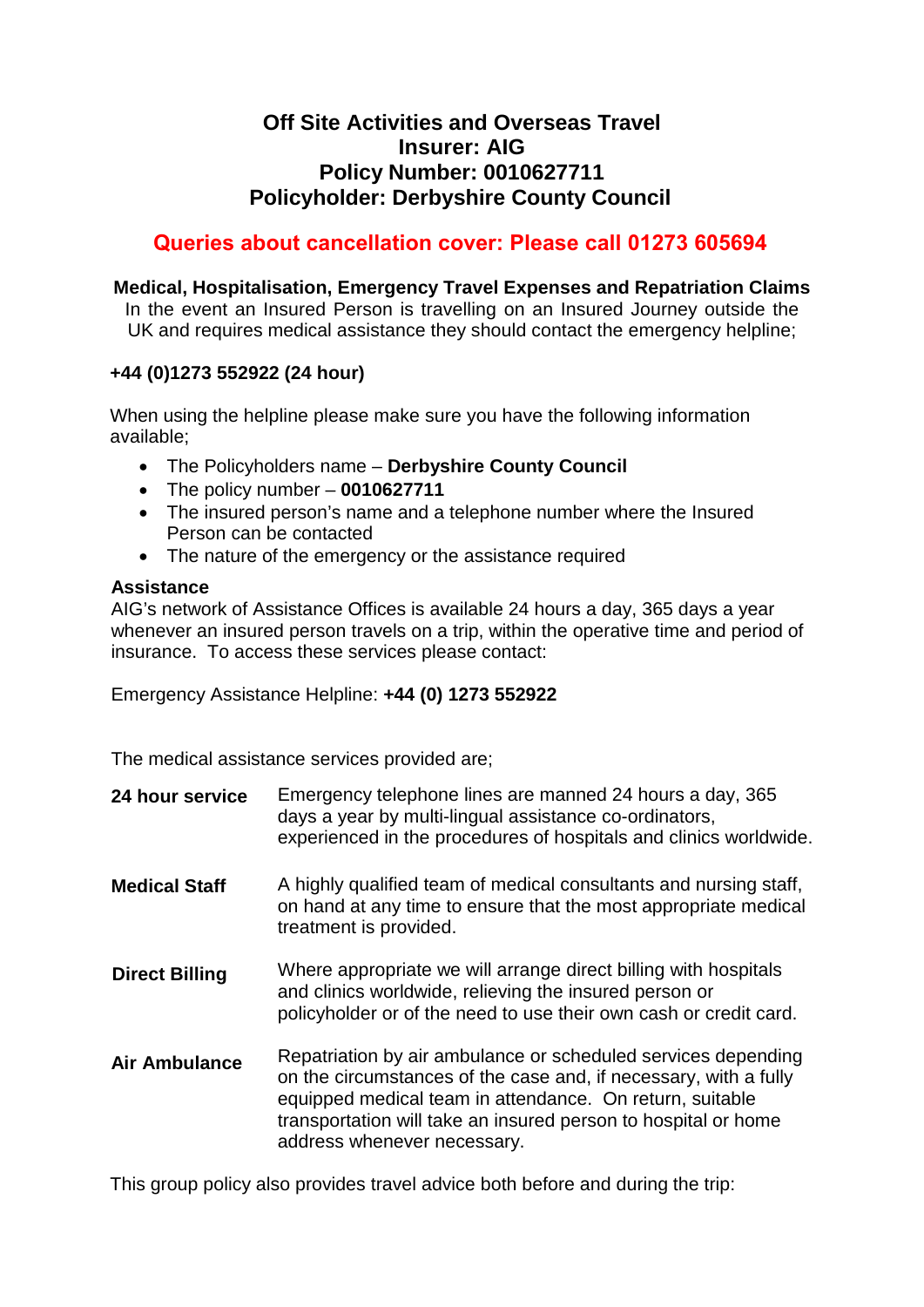**Travel Advice** Helpful and relevant information to the traveller providing valuable assistance in preparation for the journey, including currency and banking regulations, visa details, health requirements and reciprocal agreements. **SMS Text Alerts** Regular text alerts sent directly to the insured person's or policyholder's mobile phones enabling them to stay ahead of changing political situations or severe weather conditions which might otherwise disrupt travel. **Medical Referral** To a suitable hospital, clinic or dentist for treatment. **Legal Referral** To an embassy, consulate or other source if legal consultation is needed, including an English speaking lawyer **Emergency** To help locate and send drugs, blood or medical equipment if **Medical Supplies** unavailable locally. **Emergency** To pass messages to family and business associates in an **Message Relay emergency. Emergency Travel** Provides complete emergency travel service in liaison with an **Assistance** insured person's medical practitioner, the treating hospital or relatives to make all arrangements for people to visit an insured person who is hospitalised or ill abroad, including any receipted travel, accommodation, guide, interpreter, taxi, telephone and childcare expenses incurred on the recommendation of our medical officers and within the constraints of the group policy. Anyone who is required to travel abroad to visit an ill or hospitalised insured person will be insured under Section B (Travel) subject to its terms, conditions and limitations. **Lost Ticket &** To help with replacement of lost or stolen tickets, passport **Baggage Location** or travel documents and help with locating lost baggage. If required we help locate and despatch contact lenses and glasses. **Emergency Cash** To help with replacement of cash which has been lost or stolen **Advance** overseas. Any cash amount which is replaced will be deducted from any subsequent valid claim under Section B6 (Personal Money) or must otherwise be reimbursed to us. **Port/Airport** To liaise with carrier and advise if an insured person has been<br>**Assistance** delayed on the way to departure point and if necessary make **Assistance** delayed on the way to departure point and if necessary make onward travel arrangements. **Web Information** Valuable medical, travel advice and safety information and **Service** advice on changing security situations can be obtained about